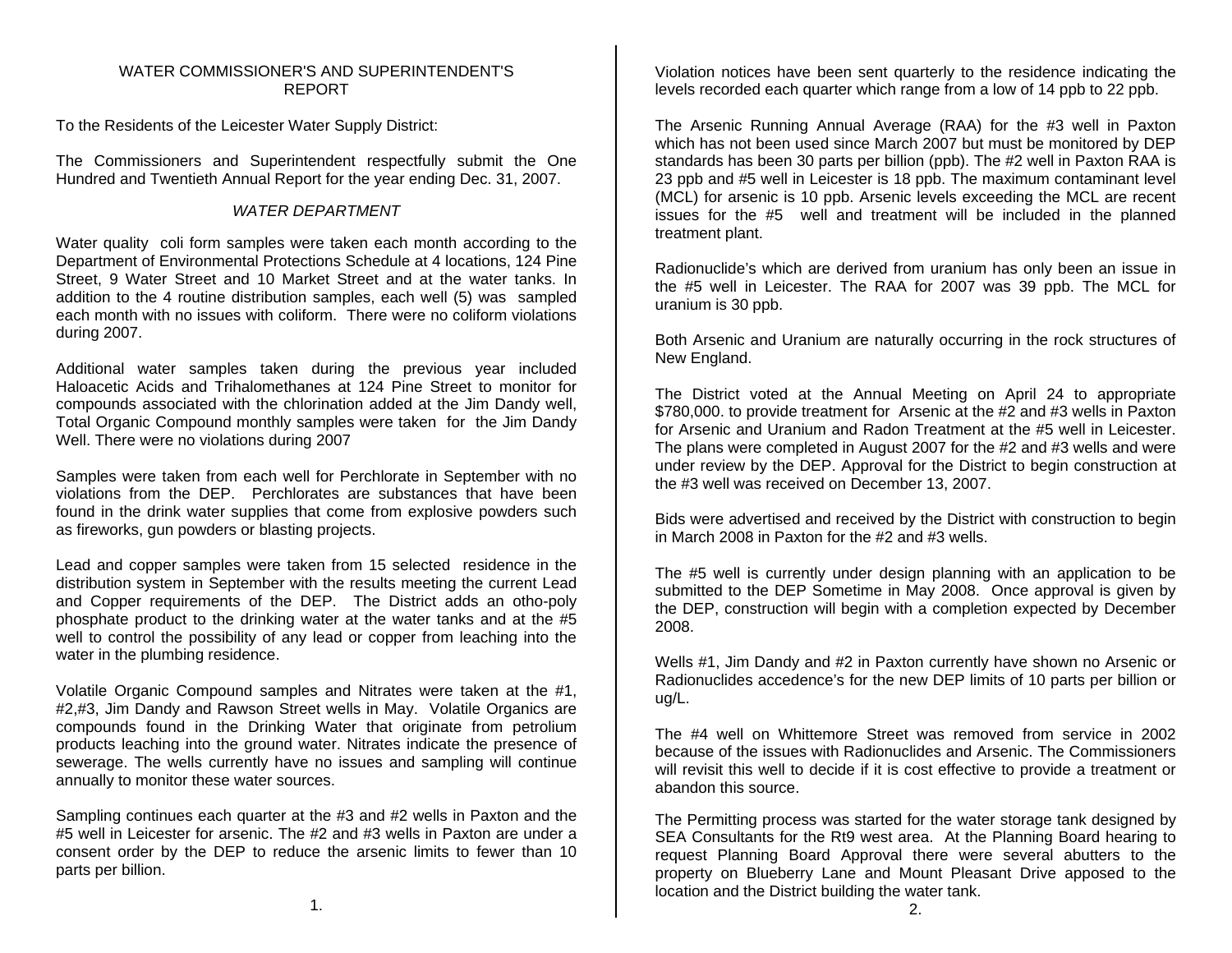Based on the objections submitted at the Planning Board the Commissioners withdrew the application and to date have not decided the position the District will take to provide fire service to the west end of Rte 9.

 Until the issues are resolved than Fire Service to the west end are limited and will affect the town's ability to develop this area for Commercial use.

The water meter replacement program with heresy radio read meters is 95% complete. The meters will be read by a lap top computer minimizing the reading process and insuring the readings are not visually missed read or entered.

The Seventh Consumer Confidence reports were mailed to the District in June 2007, which included information for the previous year 2006.

Each year the Consumer Confidence report will be mailed to the residence of the District by June 30 and will include the information about water quality of each source, information about progress the District is making in protecting the sources and pertinent information about treatment along with general district business.

### *SEWER DEPARTMENT*

The Districts Sewer Regulations were reviewed and rewritten during 2007. The new regulations included a revision of the previous regulations with updated language and an addition for commercial and industrial sections. An Appendix was added which outlines the requirements of construction materials and procedures of installations in addition to inspection requirements.

The Commissioners have repeatedly cautioned the residence of the District about sump pumps, roof drains, removing cleanout covers to allow surface water to enter the sanitary sewer or any other means of allowing rain or surface water to be discharged to the sanitary sewer system. Each year the Annual Report cautions about this abuse.

The District Rules and Regulations read as follows:

#### Article 4 Section 6 Specific Prohibitions:

The following discharges are specifically prohibited:

- A. Groundwater, storm water and surface waters, including but not limited to, roof and surface runoff, and subsurface drainage.
- B. No water from pools, reservoirs, or cellars shall be drained into any sanitary sewer either by gravity or pump.

The Commissioners are taking these illegal discharges very seriously and feel they have warned the residence sufficiently.

 Beginning January 2008 any sewer connections found to be in violation will be given 30 days to correct the violation, be fined or service discontinued according to the penalty section of the Rules and Regulation.

With the exception of the sewer bank regulation which allows a perspective sewer connection to remove infiltration and or inflow (I/I) at a 10 gallon to 1 gallon ratio the Commissioners at this time are still not accepting any additional connections or sewer extensions to the system from future development projects until the Wastewater Treatment Plant is upgraded for the stricter treatment requirements and enlarged to accommodate more flow capacity. Individual connections will be allowed to properties were stubs have been left for the different sewer projects and who are adjacent to the existing sewer system.

The Districts property on Pine Street was resurveyed this last year to determine were the property bounds were in preparation to construct a bypass of the discharge for the wastewater treatment plant around Dutton Pond. The EPA and DEP are requiring the District by June 2008 to either reduce the phosphorous limits discharged after treatment to .09 mg/l if the discharge remains as it has been since the 1890's or bypass Dutton Pond. The phosphorous limit if the discharge is relocated would be increased to .20 mg/l. After a carefully considering the options the Commissioners decided the most affordable means and the best approach for the present is to relocate the discharge below Dutton Pond.

Minutes of the Special District Meeting Leicester Water Supply District February 1, 2007

 In accordance with the warrant legally served and posted, the legal voters of the Leicester Water Supply District met in the Leicester Water Supply District Meeting Hall, 124 Pine Street, in the Town of Leicester on Tuesday February 1, 2007 at seven in the evening ( 7:00 pm), to act on the following Articles, viz:

The meeting was called to order at 7:00 p.m. by the District Moderator Leonard S. Gabriela. A Quorum was declared with 19 signed in voting residence.

 A Motion was made by the Clerk to dispense with the reading of the Articles as everyone present had a copy of the Warrant. A second was made and voted in the affirmative. None opposed.

ARTICLE 1 - Motion was made by Robert F. Wilson to transfer from Available Funds Fifty Five Thousand Dollars (\$55,000.00) to continue replacing water meters as part of a water meter replacement program. The motion was seconded with some discussion as to the benefits to replacing the existing water meters and voted 19 yes 0 no.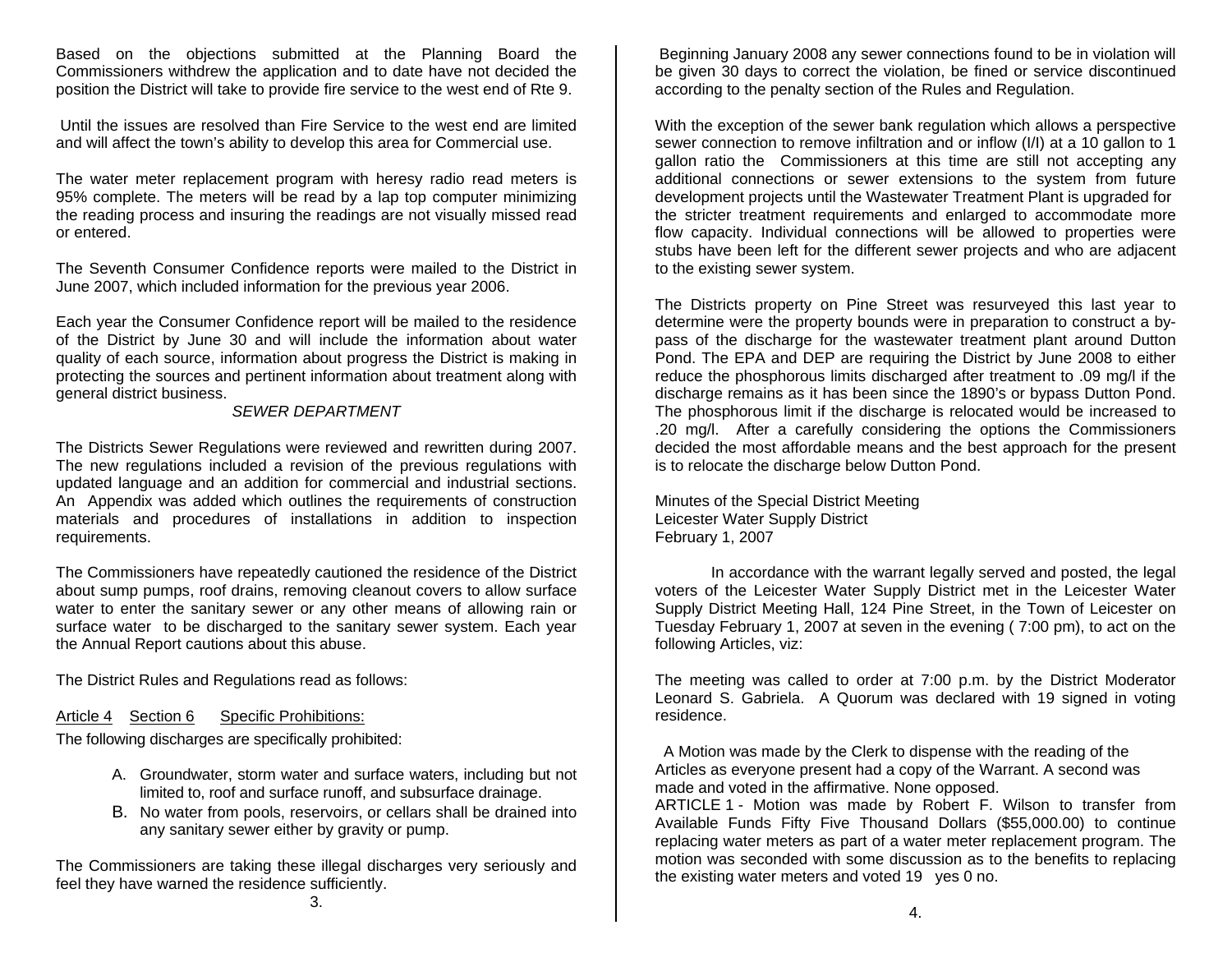ARTICLE 2 -Motion was made by Frank W. Lyon to transfer from Available Funds Twenty Three Thousand Dollars (\$23,000.00) for the purchase of a 2007 ½ Ton Pick Up Truck as per the Bid and specifications in the Hands of the Commissioners and to allow the Commissioners to advertise and sell the 1996 Ford 1/2 Ton pick up truck to the highest Bidder. The motion was seconded and voted 19 yes 0 no.

ARTICLE 3 - Motion was made by Frank W. Lyon to pass over this article. Motion was seconded and voted

ARTICLE 4 - Motion was made by J Donald Lennerton to transfer from Available funds the sum of Fifteen Thousand Dollars (\$15,000.00) for reimbursement for damage to property caused from a sewer surcharge at 13 Barberton Drive on 10/15/05. The motion was seconded with some explanation by Mr. Lennerton and discussion. The motion was voted with 18 yes and 0 no.

The meeting was adjourned at 7:20 p.m. after a motion and a second was made. 19 legal votes attended the meeting

Respectfully submitted, Frank W. Lyon District Clerk February 2, 2007

Minutes of the 120th Annual Meeting Leicester Water Supply District April 24, 2007

 In accordance with the warrant legally served and posted, the legal voters of the Leicester Water Supply District met in the Leicester Water Supply District Meeting Hall, 124 Pine Street, in the Town of Leicester on Tuesday April 24, 2007 at seven in the evening ( 7:00 pm), to act on the following Articles, viz:

The meeting was called to order at 7:30 p.m. by the District Moderator Leonard S. Gabrila. A Quorum was declared with 51 signed in voting residence.

 A Motion was made by the Clerk to dispense with the reading of the Articles as everyone present had a copy of the Warrant. A second was made and voted in the affirmative. None opposed.

ARTICLE 1 A motion to be made to dispense with the reading of the Officers Reports as copies of the 119 Th Annual Report was present and that the reports of the District Officers are accepted with the exception of any typographical errors. A second was made and voted. None opposed,

The Chairman Robert F. Wilson moved that Article 2 be skipped over until the Clerk could make up enough ballots needed for the election of a

Commissioner. Motion was voted. None oppose.

ARTICLE 3 J. Donald Lennerton made a motion that the District vote to pay the District Officers as follows for the fiscal year beginning July 1, 2007.

| Commissioner Chairman<br>2 other Commissioners, each | 2,024.00<br>1.760.00 |
|------------------------------------------------------|----------------------|
| Moderator                                            | 137.50               |
| TOTAL                                                | 5.681.50             |

A second was made.

ARTICLE 4 Robert F. Wilson made the motion that the District vote to raise and appropriate the following sums of money to defray the expenses of the District for the fiscal year beginning July 1, 2007.

|       | 298.340.50 |
|-------|------------|
|       | 362,640.50 |
|       | 39.587.00  |
|       | 12,701.87  |
| TOTAL | 713,269.87 |

| To transfer from the                                         |              |  |  |  |
|--------------------------------------------------------------|--------------|--|--|--|
| Rawson, Holcomb, Utica and Breezy Green Lateral Account      |              |  |  |  |
| To Maturing Debt (Principal\$ 13,750.00                      |              |  |  |  |
|                                                              |              |  |  |  |
| \$<br><b>TOTAL</b>                                           | 20,625.00    |  |  |  |
| To transfer from the                                         |              |  |  |  |
| Waite Street, Massasoit, Rural, Chapel Sewer Lateral Account |              |  |  |  |
| To Maturing Debt (Principal) \$ 30,834.00                    |              |  |  |  |
|                                                              |              |  |  |  |
| \$<br><b>TOTAL</b>                                           | 67,178.56    |  |  |  |
| To transfer from the                                         |              |  |  |  |
| Lake Sargent Drive / Paxton Street Sewer Lateral Account     |              |  |  |  |
| To Maturing Debt (Principal\$ 9,460.00                       |              |  |  |  |
| To Interest on Debt (Interest)                               | 11,352.00    |  |  |  |
| \$<br><b>TOTAL</b>                                           | 20,812.00    |  |  |  |
| To transfer from the                                         |              |  |  |  |
| Mannville Street Sewer Lateral Account                       |              |  |  |  |
| To Maturing Debt (Principal\$ 11,000.00                      |              |  |  |  |
| To Interest on Debt (Interest)                               | 13,062.50    |  |  |  |
| <b>TOTAL</b><br>\$                                           | 24,062.50    |  |  |  |
| To transfer from the                                         |              |  |  |  |
| Route 9 West Sewer Lateral Account                           |              |  |  |  |
| To Maturing Debt (Principal\$ 84,678.00                      |              |  |  |  |
|                                                              | 90,816.70    |  |  |  |
| <b>TOTAL</b>                                                 | \$175,494.70 |  |  |  |

The motion was seconded and voted: None opposed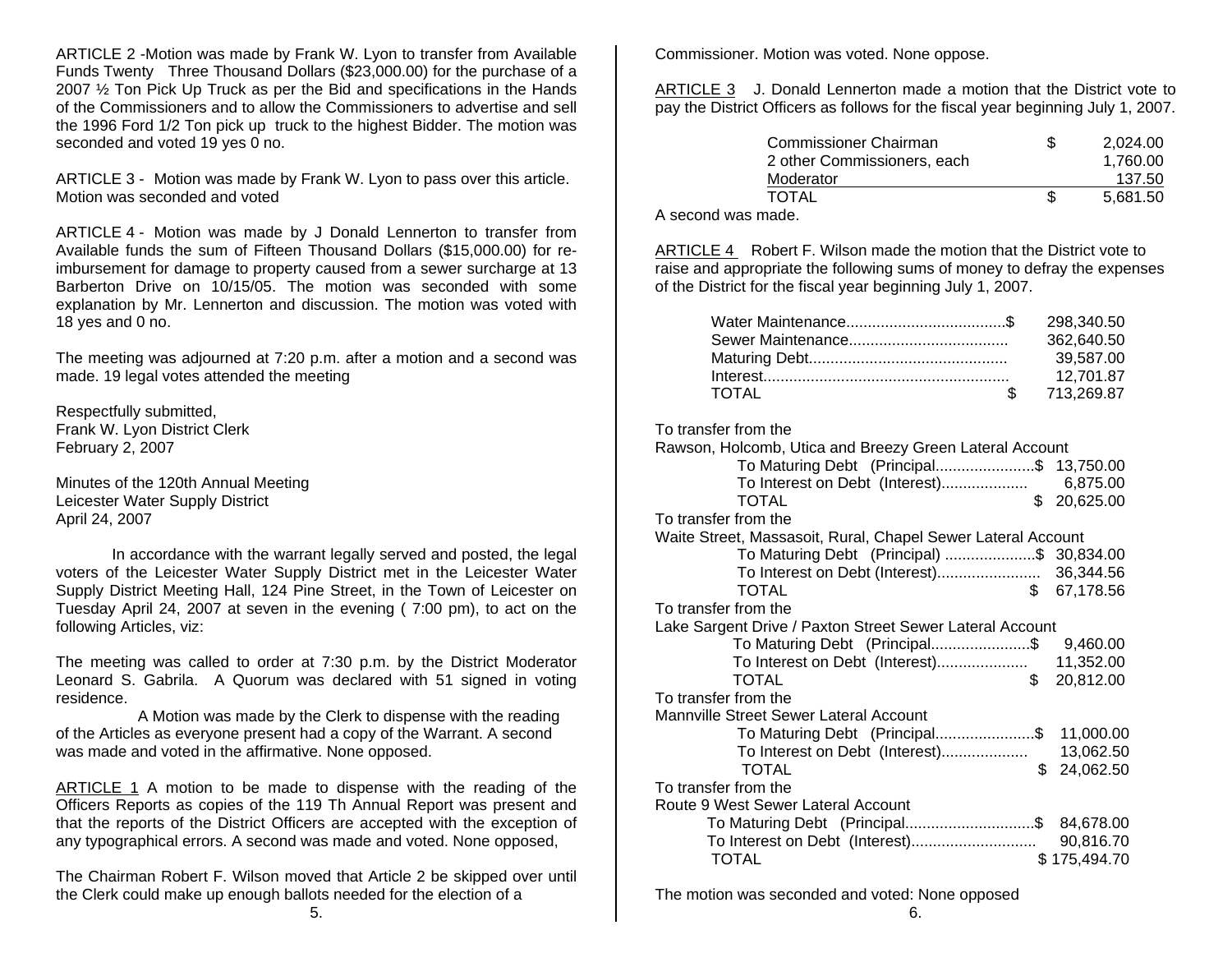ARTICLE 5 Robert F. Wilson made the motion that the District vote that the District vote to authorize the Treasurer with the approval of the Commissioners to borrow in anticipation of the revenue for the fiscal year beginning July 1, 2007, in accordance with Mass. Gen. Laws, c. 44, sec 4 and Acts in amendment thereon, and including in addition thereto, Chapter 849 of the Acts of 1969, as amended, by issuing a note or notes payable within one year and renew any note or notes as may be given for a period of less than one year.

The motion was seconded and voted unanimously.

The Clerk Frank W. Lyon notified the Moderator that the Ballots were ready for the election of a Commissioner for a three year term and that the Moderator should step down from his position as he was a candidate.

ARTICLE 2 The Clerk asked if there were any nominations for Water Commissioner for a term of three years.

Robert F. Wilson nominated Leonard S. Gabrila. A second was made. Leonard Ivel nominated Timothy W.P. McNaboe. A second was made Michael Antanavica Nominated Theodore P. Antanavica. A second was made.

The Clerk requested Mr. Lennerton and Mr. Wilson to distribute ballots to the voters that held the purple slips that were given to the voters as they signed into the meeting and that the voters should mark there ballots and place them in the ballot box at the front of the room.

The Clerk assigned Mrs. Wilson and Mr. Davenport to count the ballots and report back to the Clerk the results.

The Moderator resumed his position and the meeting continued.

ARTICLE 6 J. Donald Lennerton made the motion that the District vote to accept the provisions of Mass. Gen. Laws c. 32B, sec. 10, authorizing the District to provide a plan of group insurance for its employees

Under discussion Mr. Wilson explained that the District has been providing Health Insurance for its full time employees for over 30 years. It was recently discovered that the District had not accepted the provisions of the Mass. Gen. Law and that this article and the Article 7 were to correct the Districts legal obligations. There was some general discussion as to which employees qualified.

The motion was voted with 22 for none opposed

ARTICLE 7 Robert F. Wilson made the motion that the District vote to accept the provisions of Mass. Gen. Laws c. 32B, sec. 7A, authorizing the

District to make contribution payments in excess of fifty percent (50%) for group insurances.

It was explained by Mr. Wilson that the District currently contributes 90% and the employees 10%.

The motion was voted with 23 for none opposed

The Clerk announced the results of the Commissioners election.

Leonard S. Gabrila 26 Tim McNaboe 13 Ted Antanavica 14

Mr. Gabrila was declared the Commissioner for the three year term

ARTICLE 8 Robert F. Wilson made the motion that the District vote to accept pursuant to the provisions of Mass. Gen. Laws c. 32B, sec. 9A, to pay one-half of the premium cost payable by a retired employee, for group general or blanket hospital, surgical, medical, and other insurance, provided the employee has maintained at least 20 years of continued employment with the District retiring after July 1, 2007 from the service of the District and has been enrolled in a health insurance policy program offered by the District during their employment period, to become effective July 1, 2007.

Under discussion several voters questioned the wording of the article with concerns that any retired employee would qualify. The most vocal concern was that if an employee retired at a young age could the District be responsible until the age of 65. Mr. Wilson with the consensuses of the meeting amended his motion to include the following and attained the age of 55. The amendment was voted in favor.

The Article was again read by Mr. Wilson as follows:

I Move that the District vote to accept pursuant to the provisions of Mass. Gen. Laws c. 32B, sec. 9A, to pay one-half of the premium cost payable by a retired employee, for group general or blanket hospital, surgical, medical, and other insurance, provided the employee has maintained at least 20 years of continued employment with the District and attained the age of 55, retiring after July 1, 2007 from the service of the District and has been enrolled in a health insurance policy program offered by the District during their employment period, to become effective July 1, 2007.

The amended motion was voted 22 for and 3 opposed.

ARTICLE 9 Robert F. Wilson made the motion that the District vote to accept the provisions of Mass. Gen. Laws c. 32B, sec. 18, so that the District shall require all retirees, their spouses and dependents who are enrolled in Medicare Part A at no cost to the retiree, their spouse or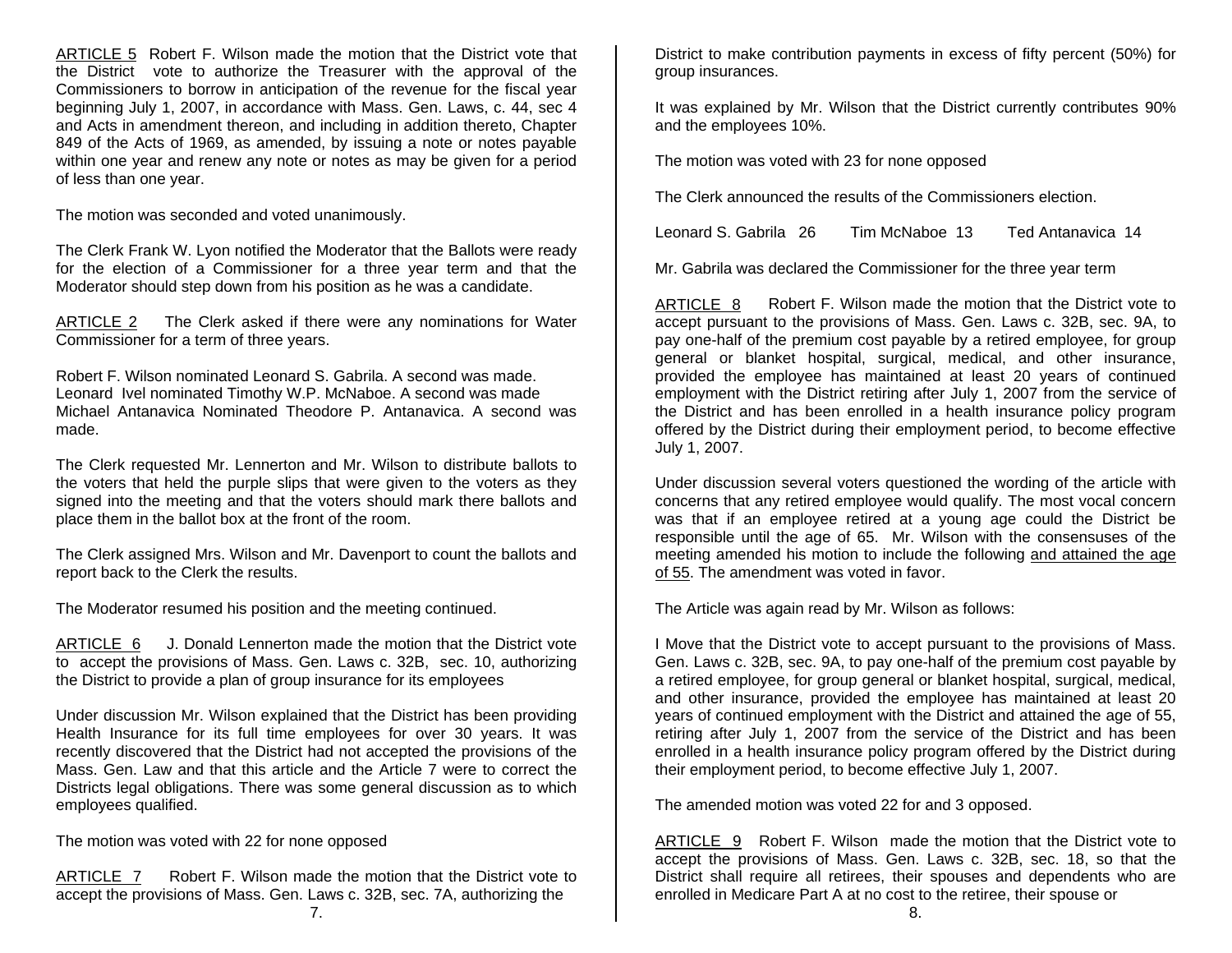dependents, or eligible for coverage there under at no cost to a retiree, their spouse or dependents, be required to enroll in a Medicare health benefits supplement plan offered by the District, and that the District shall offer a Senior Plan for employees over the age of 65 to become effective July 1, 2007

The motion was voted with 23 for none opposed

ARTICLE 10 Robert F. Wilson made the motion that the District vote to raise and appropriate by borrowing the sum of SIX HUNDRED THIRTY THOUSAND DOLLAR (\$630,000.00), to transfer from the Water Development Account the Sum of ONE HUNDRED FIFTY THOUSAND DOLLARS (\$150,000.00), total to SEVEN HUNDRED EIGHTY THOUSAND DOLLARS (\$780,000.00), to construct two Water Treatment Facilities, (1.) To remove Uranium and Radon from the #5 Rawson Street Well in Leicester and (2.) To remove Arsenic from the #2 and #3 Wells in Paxton as required by the Massachusetts Department of Environmental Protection Consent Order issued on February 4, 2007, and corrective Action Plan submitted on April 5, 2007, to allow the Commissioners to retain a Professional Engineering Consultant to complete said plans and bid documents and to provide construction related engineering services; to further authorize the Treasurer with the approval of the Board of Water Commissioners be and hereby is authorized to borrow at one time or from time to time, a sum of money under the authority of Chapter 44, Section 8, of the General Laws, as amended and to issue notes or bonds of the District there for, each issue of such bonds or notes to be paid in not more than 30 years from its date in accordance with the provisions of said Chapter 44, and that the Board of Water Commissioners be authorized to take all action including but not limited to easements, land taking, grant applications and acceptance, or otherwise necessary to complete said project .

The Superintendent Frank W. Lyon explained the process the District has been doing over the last two years which included two different pilot studies to determine the best cost and treatment approach for the treatment needed. It was also explained that there was really no other alternative for the District other than trying to find new sources of water which could result in the same water qualities issues. It was also explained that the water quality in the wells had not changed. It was the EPA and the DEP water quality regulations that had changed requiring the District to meet the new regulations for arsenic and uranium

The motion was voted with 24 for None opposed

The meeting was adjourned at 8:36 p.m. after a motion and a second was made. 52 legal votes attended the meeting. The motion was seconded and voted: None opposed:

Respectfully submitted, Frank W. Lyon District Clerk May 4, 2007 9.

### **RECEIPTS**

| <b>WATER REVENUE</b>                  | \$277,973.97                 |
|---------------------------------------|------------------------------|
| <b>SEWER REVENUE</b>                  | \$335,801.05                 |
| <b>INTEREST INCOME BANK ACCOUNTS</b>  | \$130,162.25                 |
| <b>INTEREST SEWER STAB. ACCOUNT</b>   | \$3,821.73                   |
| <b>INTEREST BREEZY/RAWSON LATERAL</b> | \$4,248.43                   |
| INTEREST C.W.M.P.                     | \$3,394.11                   |
| <b>INTEREST DEER POND LATERAL</b>     | \$731.05                     |
| <b>INTEREST MANNVILLE LATERAL</b>     | \$12,621.03                  |
| INTEREST PAXTON/LAKE SARG. LATERAL    | \$9,649.01                   |
| <b>INTEREST ROUTE 9 LATERAL</b>       | \$25,650.38                  |
| INTEREST WAITE/CHAPEL LATERAL         | \$27,047.87                  |
| <b>OTHER CHARGES</b>                  | \$51,081.40                  |
| <b>WATER CONNECTION FEES</b>          | \$9,500.00                   |
| <b>SEWER CONNECTION FEES</b>          | \$65,652.42                  |
| HILLCREST WATER ASSESSMENTS           | \$18,540.01                  |
| HILLCREST SEWER ASSESSMENTS           | \$29,576.00                  |
| HILLCREST SEWER INSPECTION FEES       | \$480.00                     |
| BETTERMENT COLLECTIONS                | \$386,380.79                 |
| <b>BETTERMENT INTEREST</b>            | \$71821.52                   |
| <b>GRANT MONIES</b>                   | \$140.50                     |
|                                       |                              |
| <b>TOTAL RECEIPTS</b>                 | \$1,464,273.52               |
| <b>DISBURSEMENTS</b>                  |                              |
| <b>WATER MAINTENANCE</b>              |                              |
| <b>SEWER MAINTENANCE</b>              | \$233,721.56<br>\$341,028.87 |
| <b>MATURING DEBT</b>                  | \$189,309.00                 |
| <b>INTEREST ON DEBT</b>               | \$183,706.00                 |
| WORCESTER COUNTY RETIREMENT           | \$14,519.00                  |
| ART #2, 3-5-02 RT 9 LATERAL           | \$110,976.70                 |
| ART #9, 4-27-04 CONSULTING ENG.       | \$5,236.17                   |
| ART #7, 4-27-04 CWMP                  | \$152,840.00                 |
| ART #4, 2-2-07 DAMAGES 13 HARBERTON   | \$15,000.00                  |
| ART #8, 4-27-04 METER REPLACEMENT     | \$24,729.74                  |
| ART #3, 4-25-06 SMOKE TESTING         | \$21,200.00                  |
| ART #2, 6-23-06 TANK DESIGN           | \$42,750.00                  |
| ART #2, 2-2-07 TRUCK PURCHASE         | \$23,000.00                  |
| ART #1, 2-2-07 METER REPLACEMENT      | \$31,302.84                  |